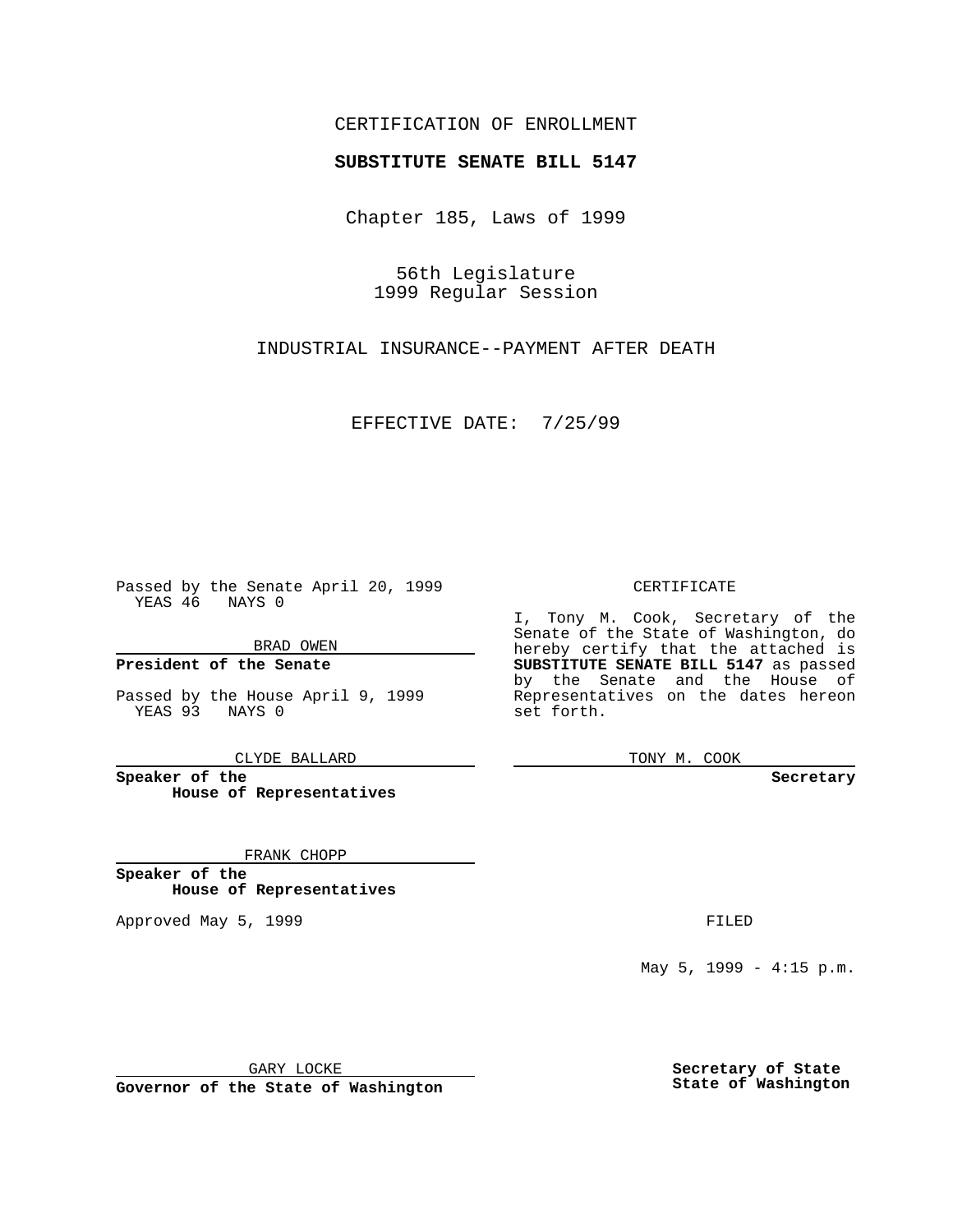## **SUBSTITUTE SENATE BILL 5147** \_\_\_\_\_\_\_\_\_\_\_\_\_\_\_\_\_\_\_\_\_\_\_\_\_\_\_\_\_\_\_\_\_\_\_\_\_\_\_\_\_\_\_\_\_\_\_

\_\_\_\_\_\_\_\_\_\_\_\_\_\_\_\_\_\_\_\_\_\_\_\_\_\_\_\_\_\_\_\_\_\_\_\_\_\_\_\_\_\_\_\_\_\_\_

## AS AMENDED BY THE HOUSE

Passed Legislature - 1999 Regular Session

## **State of Washington 56th Legislature 1999 Regular Session**

**By** Senate Committee on Labor & Workforce Development (originally sponsored by Senator Patterson)

Read first time 02/17/1999.

 AN ACT Relating to payment of industrial insurance awards after death; and amending RCW 51.32.040 and 51.48.110.

BE IT ENACTED BY THE LEGISLATURE OF THE STATE OF WASHINGTON:

 **Sec. 1.** RCW 51.32.040 and 1996 c 47 s 1 are each amended to read as follows:

 (1) Except as provided in RCW 43.20B.720 and 74.20A.260, no money paid or payable under this title shall, before the issuance and delivery of the check or warrant, be assigned, charged, or taken in execution, attached, garnished, or pass or be paid to any other person by operation of law, any form of voluntary assignment, or power of attorney. Any such assignment or charge is void unless the transfer is to a financial institution at the request of a worker or other beneficiary and made in accordance with RCW 51.32.045.

 (2)(a) If any worker suffers (i) a permanent partial injury and dies from some other cause than the accident which produced the injury before he or she receives payment of the award for the permanent partial injury or (ii) any other injury before he or she receives payment of any monthly installment covering any period of time before his or her death, the amount of the permanent partial disability award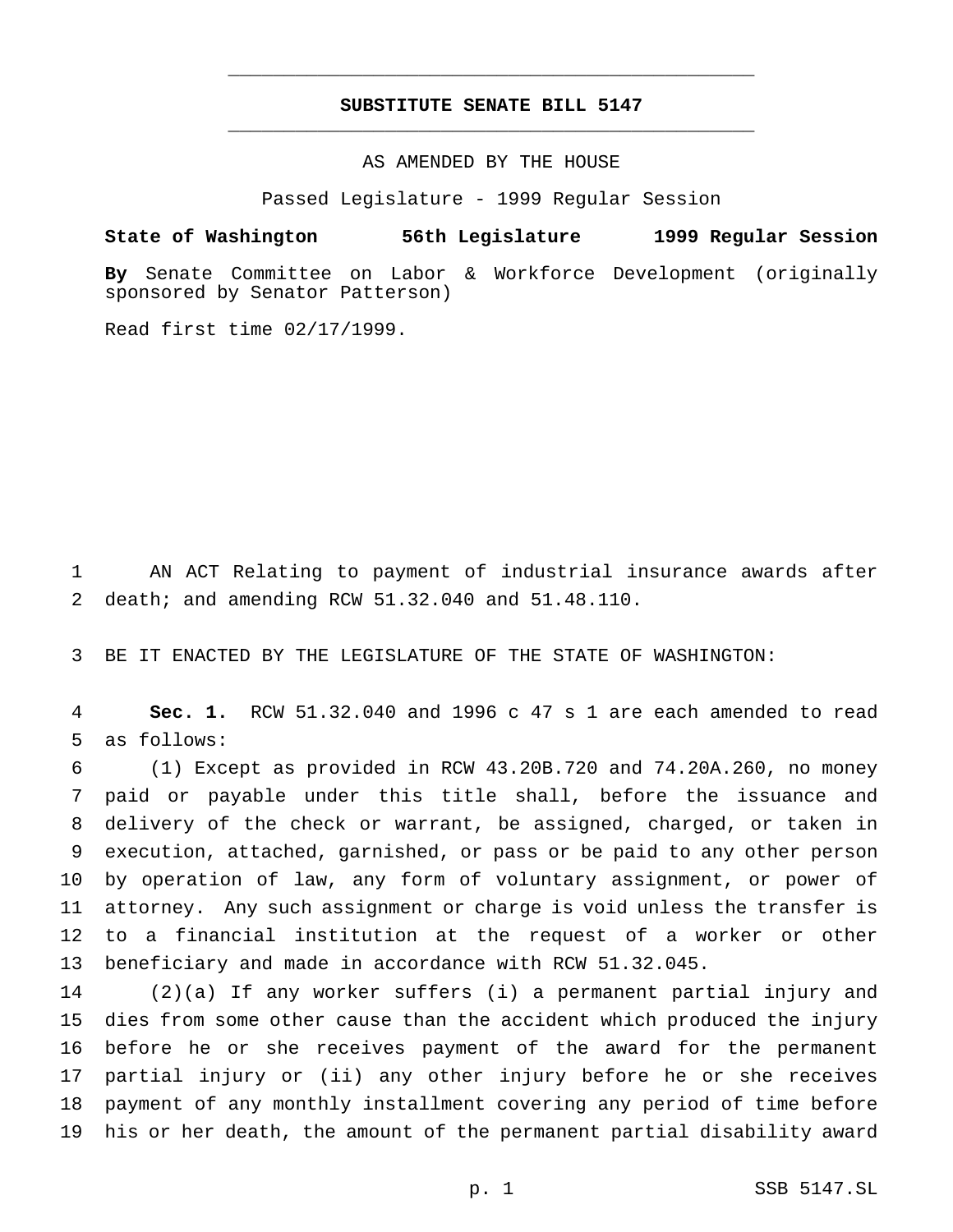or the monthly payment, or both, shall be paid to the surviving spouse 2 or the child or children if there is no surviving spouse. If there is 3 no surviving spouse and no child or children, the award or the amount 4 of the monthly payment shall be paid by the department or self-insurer and distributed consistent with the terms of the decedent's will or, if the decedent dies intestate, consistent with the terms of RCW 11.04.015.

 (b) If any worker suffers an injury and dies from it before he or she receives payment of any monthly installment covering time loss for any period of time before his or her death, the amount of the monthly payment shall be paid to the surviving spouse or the child or children 12 if there is no surviving spouse. If there is no surviving spouse and no child or children, the amount of the monthly payment shall be paid 14 by the department or self-insurer and distributed consistent with the 15 terms of the decedent's will or, if the decedent dies intestate, consistent with the terms of RCW 11.04.015.

 (c) Any application for compensation under this subsection (2) shall be filed with the department or self-insuring employer within one 19 year of the date of death. The department or self-insurer may satisfy its responsibilities under this subsection (2) by sending any payment 21 due in the name of the decedent and to the last known address of the decedent.

 (3)(a) Any worker or beneficiary receiving benefits under this title who is subsequently confined in, or who subsequently becomes eligible for benefits under this title while confined in, any institution under conviction and sentence shall have all payments of the compensation canceled during the period of confinement. After discharge from the institution, payment of benefits due afterward shall be paid if the worker or beneficiary would, except for the provisions of this subsection (3), otherwise be entitled to them.

 (b) If any prisoner is injured in the course of his or her employment while participating in a work or training release program authorized by chapter 72.65 RCW and is subject to the provisions of this title, he or she is entitled to payments under this title, subject to the requirements of chapter 72.65 RCW, unless his or her participation in the program has been canceled, or unless he or she is returned to a state correctional institution, as defined in RCW 72.65.010(3), as a result of revocation of parole or new sentence.